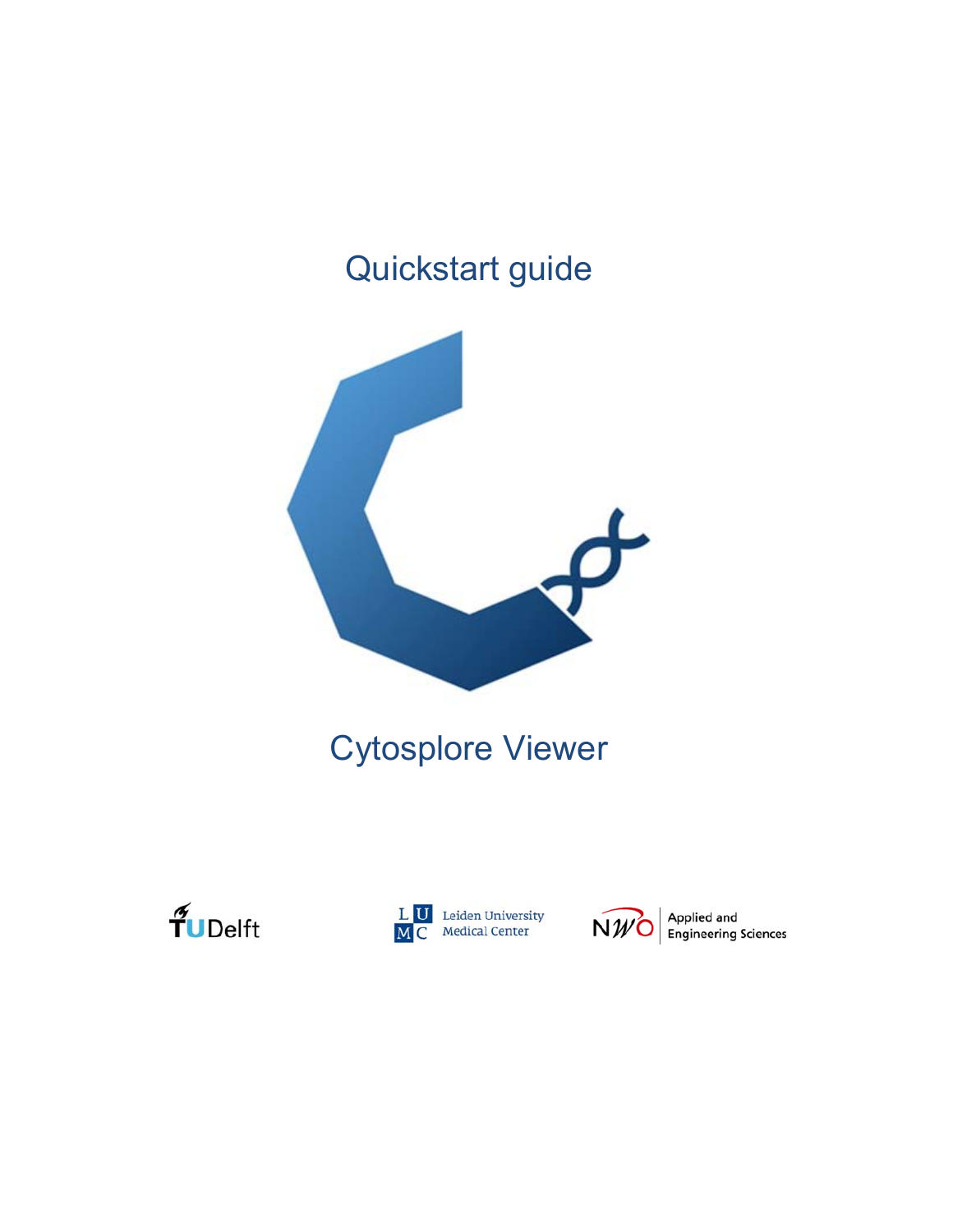# **Table of Contents**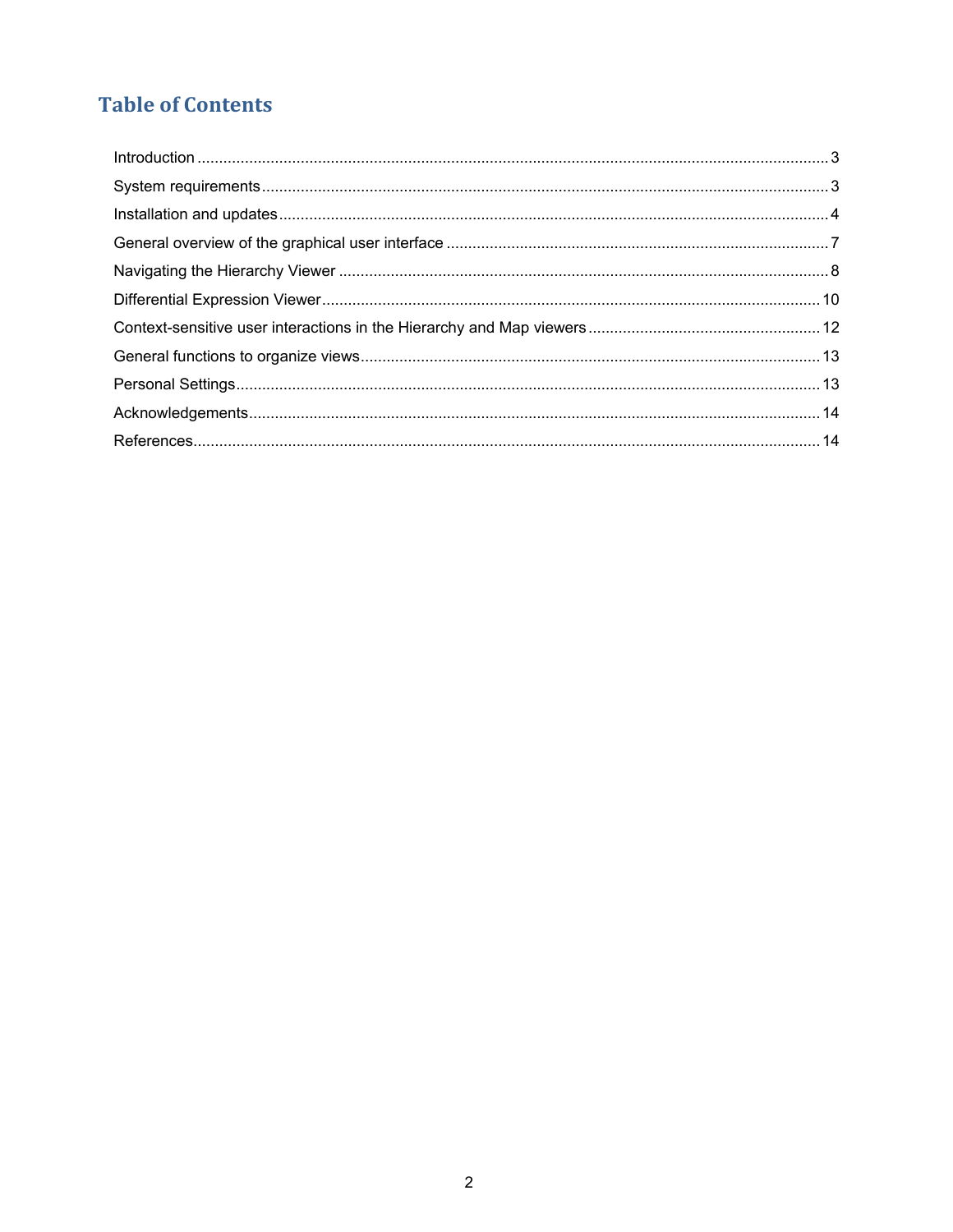# **Introduction**

Cytosplore Viewer is a desktop PC software application for fast and interactive exploration of cell types from single cell sequencing data of the Allen Institute in Seattle. Data displayed in this viewer was downloaded from the Allen Cell Types Data, (© 2015 Allen Institute for Brain Science). The Allen Cell Types Database is available from: http://celltypes.brain-map.org/. Cytosplore Viewer was developed in close collaboration between the Allen Institute for Brain Science, the Division of Image Processing and the Computational Biology Center at Leiden University Medical Center, and the Computer Graphics and Visualization Group at the TU Delft, the Netherlands.

Using Cytosplore Viewer, you can:

- View the cellular hierarchies of the Allen Cell Types Data that were defined from pre-defined gene subsets and cellular taxonomies as published in [6,7].
- Perform interactive a-tSNE computation of the subclasses of cells.
- Explore transcriptome-wide gene expression in combination with metadata of individual cells.
- Perform differential analyses and statistics between manual selections of cells, or between predefined clusters throughout the cellular hierarchy.
- Visualize the results of differential analyses.
- Export the results of differential analyses for further analysis in external tools.

Datasets currently include nuclear sequencing data of several areas of the human cortex (for instance MTG [6]). It also includes single cell sequencing data of the mouse cortex and hippocampus, up to the October 2019 data release of the Allen Cell Types Database.

# System requirements

The data size and computational demands of interactive GPGPU-tSNE require sufficiently modern hardware to ensure the desired responsiveness in Cytosplore Viewer. We recommend the following:

- Windows 7 or higher (64bits)
- Intel Core i7 with 2 cores or better (preferably generation 6 or higher)
- 8GB of memory or more
- Dedicated Graphics Card (preferably nVidia GTX 960 or better) with at least 2GB of GPU memory

Configurations with lesser specifications may work, but will result in longer wait times for data loading and computing. We have tested Cytosplore Viewer on different configurations, including Windows 7 and Windows 10, intel Core i7 and intel Xeon CPUs as well as different Graphics Cards (nvidia GTX 980, GTX 1080, GTX Titan, AMD Radeon r9 M290, and AMD Radeon Pro 460). It is highly recommended to update the drivers of the graphics card to the latest versions prior to installing Cytosplore Viewer. Remote operation of Cytosplore Viewer through Remote Desktop is not supported.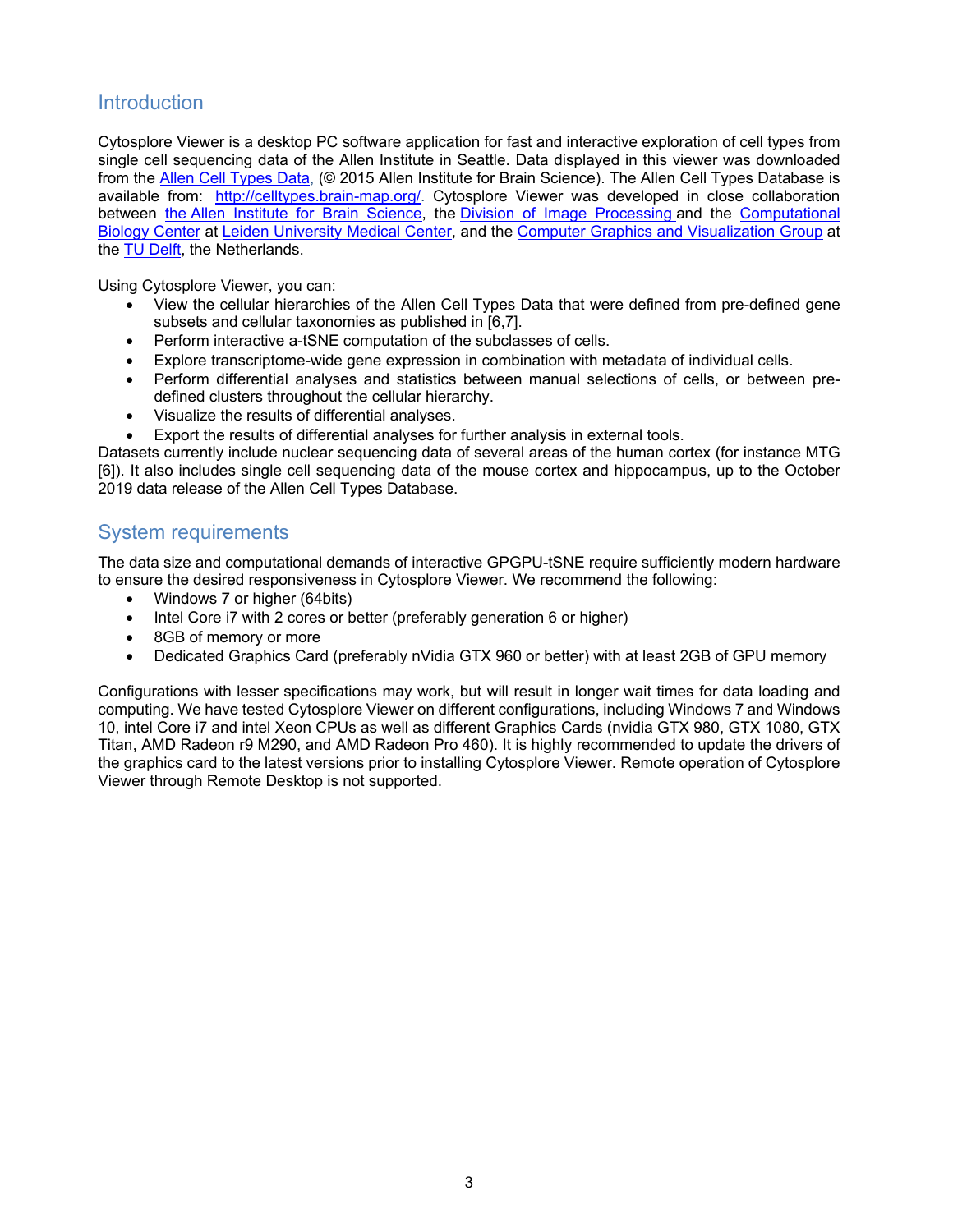# Installation and updates

Cytosplore Viewer is provided as an installer through viewer.cytosplore.org. Clicking the download button will save the installer to your local disk. Double-click the icon to start the installation.

The installer will ask for administrator rights on the computer. This is due to the fact that we include the Microsoft Visual C++ Redistributable Packages. Cytosplore Viewer itself does not need or makes use of these rights. To continue the installation click *Yes*. You will be prompted to enter the administrator password.

Click *Yes*, to continue the installation.

| <b>User Account Control</b>                                                                   | × |
|-----------------------------------------------------------------------------------------------|---|
| Do you want to allow this app from an<br>unknown publisher to make changes to your<br>device? |   |
| install_cytosplore.exe                                                                        |   |
| Publisher: Unknown<br>File origin: Hard drive on this computer                                |   |
| Show more details                                                                             |   |
|                                                                                               |   |

The installer will show the license agreement, that you have to accept. Most importantly it states that the software can be used free of charge.

Click *I accept the agreement* and then *Next >*.

| <b>License Agreement</b>                                                                                                                                                                                                                                                                                                                     |  |
|----------------------------------------------------------------------------------------------------------------------------------------------------------------------------------------------------------------------------------------------------------------------------------------------------------------------------------------------|--|
| Please read the following important information before continuing.                                                                                                                                                                                                                                                                           |  |
| Please read the following License Agreement. You must accept the terms of this<br>agreement before continuing with the installation.                                                                                                                                                                                                         |  |
| CYTOSPLORE MTG VIEWER LICENCE TERMS                                                                                                                                                                                                                                                                                                          |  |
| This Agreement records the terms of the arrangement under which you may use<br>the software known as the Cytosplore MTG Viewer ("the Software"). In<br>consideration of Leiden University Medical Centre ("LUMC") granting you a non-<br>exclusive, non-transferable, licence to use the Software, you agree to the<br>following conditions: |  |
| 1. You shall have the right to use the Software solely for non-commercial<br>purposes                                                                                                                                                                                                                                                        |  |
|                                                                                                                                                                                                                                                                                                                                              |  |
| I accept the agreement                                                                                                                                                                                                                                                                                                                       |  |
| ○ I do not accept the agreement                                                                                                                                                                                                                                                                                                              |  |
|                                                                                                                                                                                                                                                                                                                                              |  |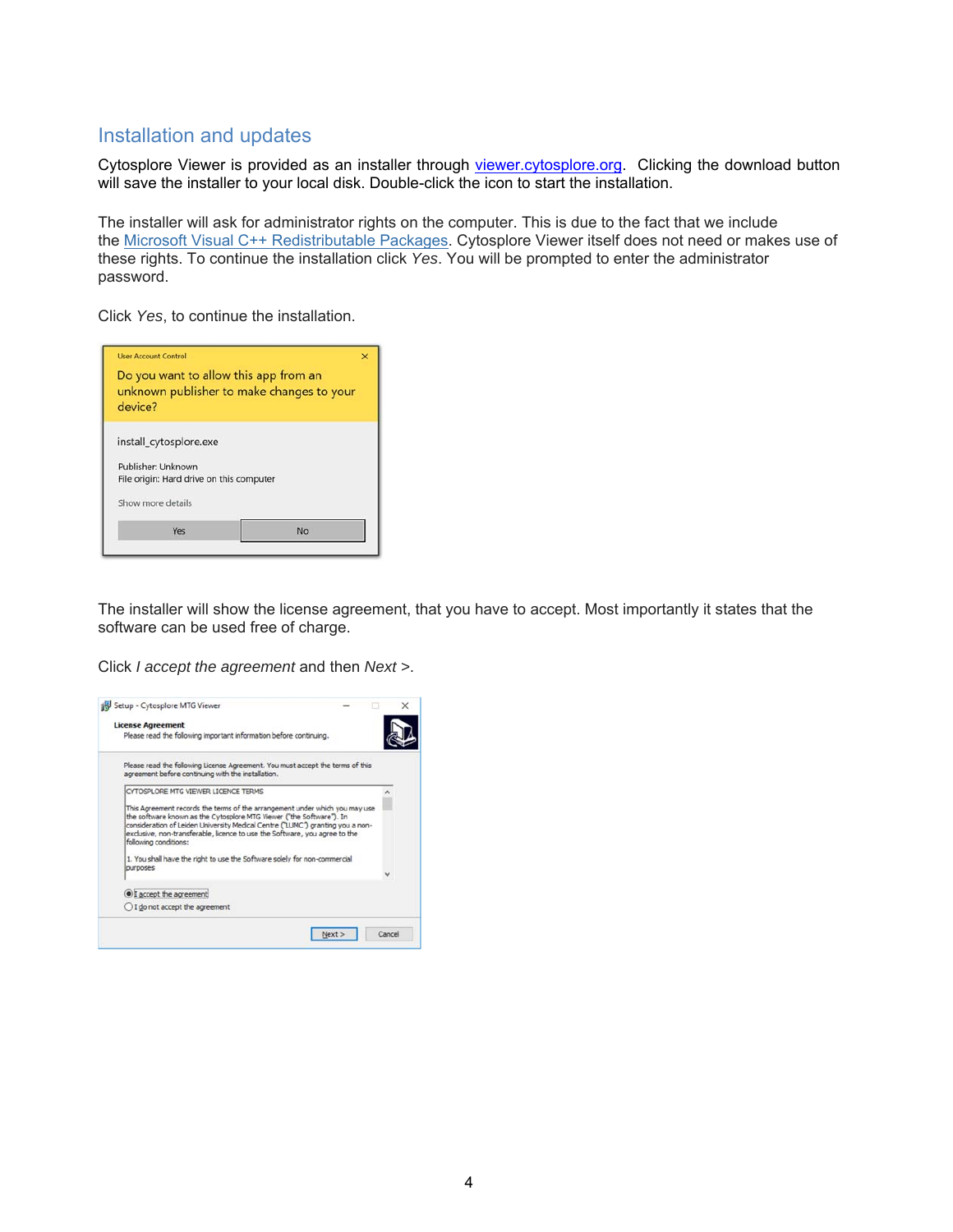Next you can define the location where Cytosplore Viewer should be installed or simply click *Next >*.



In the next dialog you can define the name of or decide not to create a t Cytosplore Viewer start menu folder. Click *Next >* to continue without changes.



Now you will be asked if you want to create a desktop shortcut. If yes, just click *Next >* to continue.

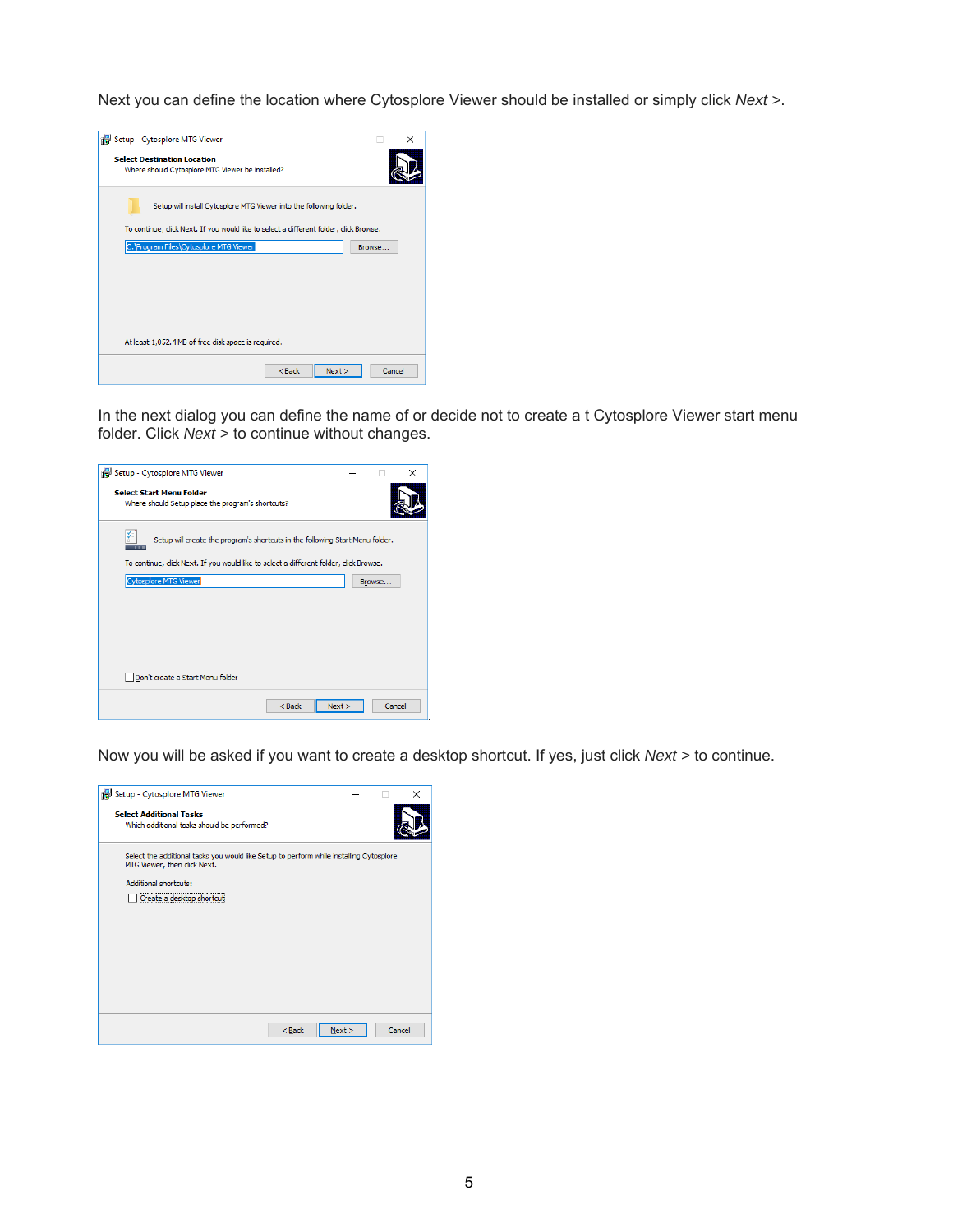The last dialog before putting the files in the appropriate locations shows a summary of the previous settings. Click *Install* to prepare the Cytosplore Viewer installation.

| Setup - Cytosplore MTG Viewer                                                                                          |         |        | $\times$ |
|------------------------------------------------------------------------------------------------------------------------|---------|--------|----------|
| <b>Ready to Install</b><br>Setup is now ready to begin installing Cytosplore MTG Viewer on your computer.              |         |        |          |
| Click Install to continue with the installation, or click Back if you want to review or<br>change any settings.        |         |        |          |
| Destination location:<br>C: \Program Files\Cytosplore MTG Viewer<br>Start Menu folder:<br><b>Cytosplore MTG Viewer</b> |         | ۸      |          |
| $\,<$                                                                                                                  |         |        |          |
| $<$ Back                                                                                                               | Install | Cancel |          |

After a successful installation the following dialog will show. You can decide whether to launch Cytosplore Viewer now, and click *Finish* to complete the process.



Cytosplore Viewer includes an automatic updating system. Upon launching, Cytosplore Viewer has the option to automatically check for updates and new versions. You can also choose to manually check for updates through the Help menu.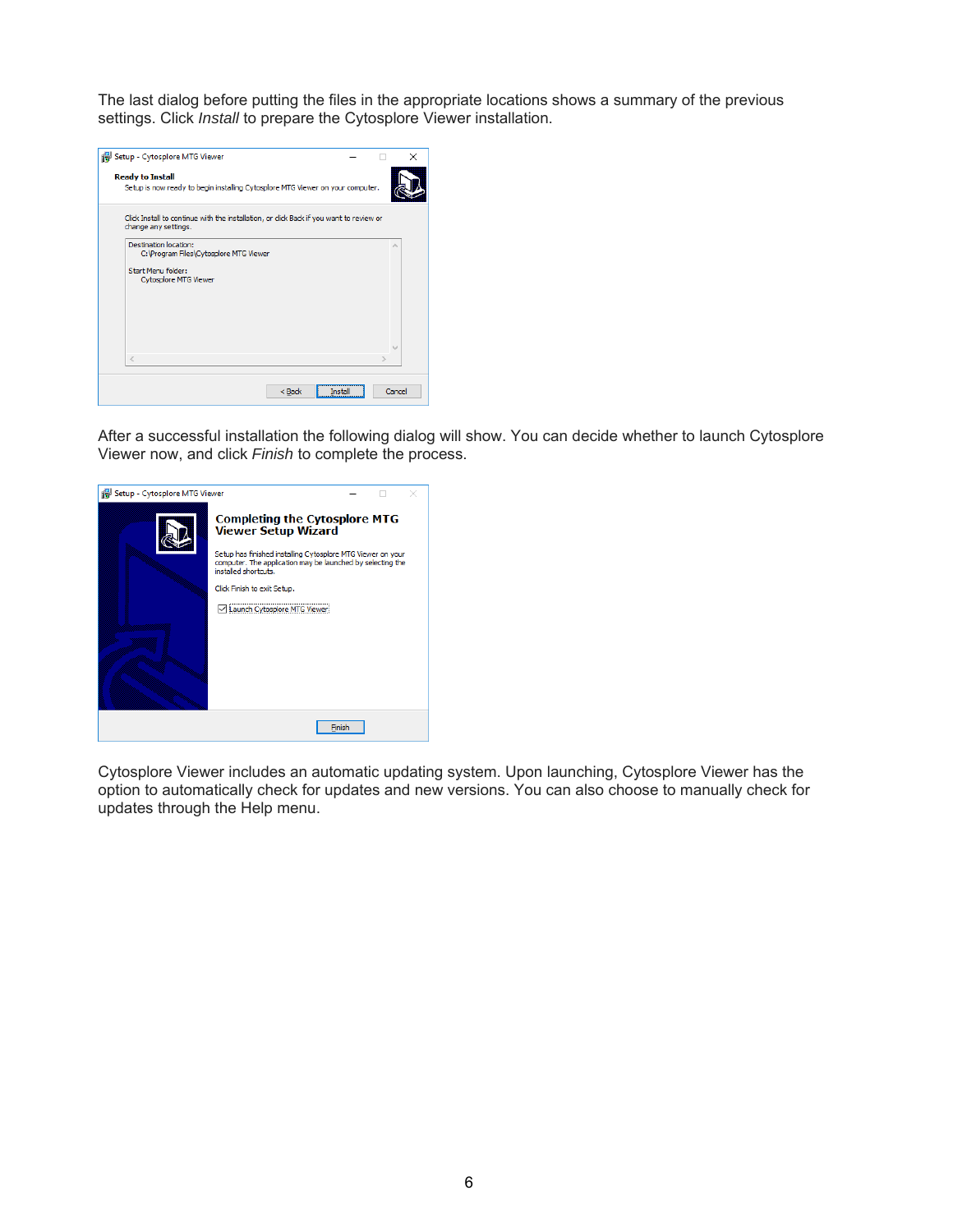### General overview of the graphical user interface

The graphical user interface of Cytosplore Viewer consists of three main components: A) the Hierarchy Viewer, B) the Map Viewer and C) the Differential Expression Viewer.

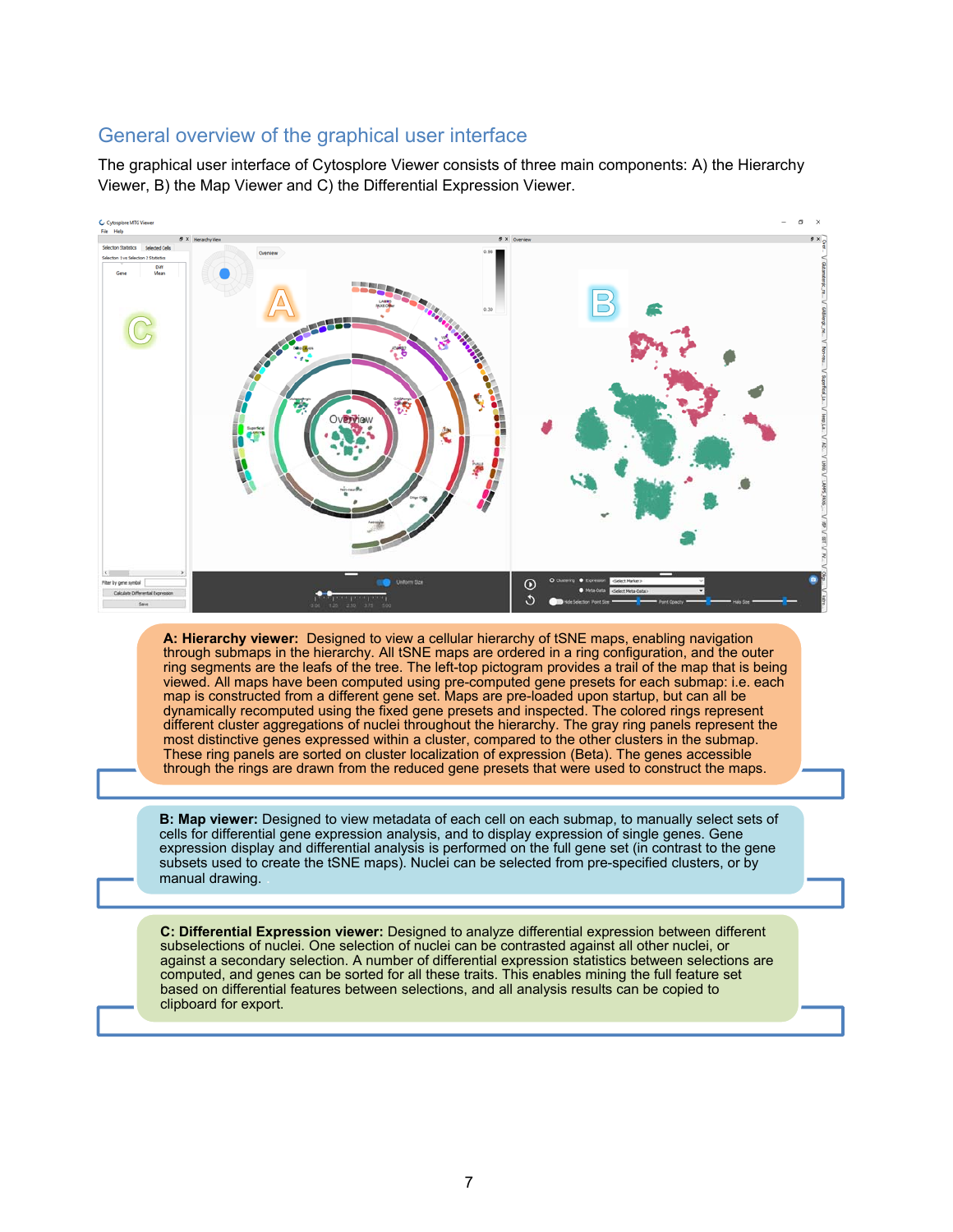# Navigating the Hierarchy Viewer

Clicking on a submap in the Hierarchy Viewer activates the submap in the Map Viewer. Upon zooming in on a submap with shift-left click, the submap of interest will be opened in the center of the ring, with its children in the outer rings. This gives individual clusters in the submap more space along the ring and an easier inspection of the cluster specific gene expression in the gray panels.



In the top-left, there are two navigation aids that show where the current map is situated in the hierarchy:



- 1) A pictogram of the full hierarchy wheel. In blue the current zoom trace is displayed from the overview map to the currently active sub map in the center of the ring. Left-clicking in the small gray panels in the wheel pictogram will zoom into the segment of interest.
- 2) A "breadcrumb trace" that displays the trace to the overview map (root node of the hierarchy), and the names of the submaps along the trace. Clicking on the trace arrows opens to the corresponding submap. Both these tools can be used to zoom out to the overview level as well.

The color panels along the ring represent pre-specified clusters of cells, based on the AIBS clustering and color convention. Hovering over the ring segments shows the cluster name, and clicking on the segment selects the cells in the cluster. The gray panels enable a quick exploration of genes with localized expression in the corresponding cluster. The panels are sorted by locality score Beta, and clicking on a gray panel activates the corresponding submap colored by the expression of that particular gene. Note that the genes in the ring are drawn from the gene subsets that were used to compute the submap. Exploration of the full feature set is possible from the differential expression viewer (see page 7).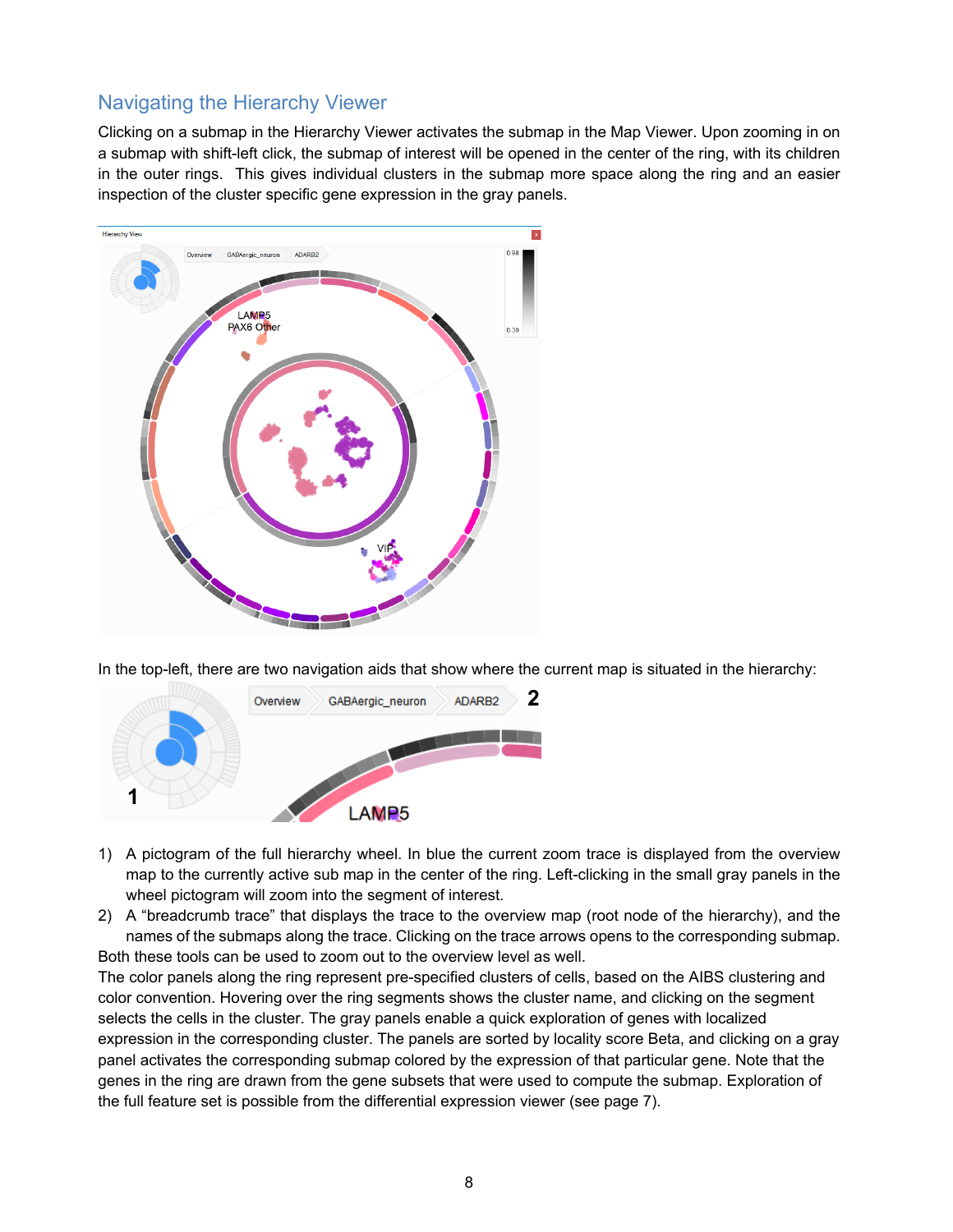# Map Viewer

The Map Viewer is designed for interactive exploration of tSNE submaps at the single cell level, with the following features:

- Metadata on each cell can be viewed by scrolling with the mouse wheel while hovering over the Metadata text box. This will bring up a legend box with the metadata items in that particular submap.
- tSNE maps can be recomputed on the fly, and paused during computation for detail inspection and analysis. Note that linear structures during A-tSNE computation with exponential force decay have been shown to suggest differentiation pathways and lineage relations [5].
- Expression of an arbitrary gene can be painted in the map by starting to type the gene name in the expression text box, and selecting the target gene from the drop down menu.
- Hovering over a cell brings up an information panel with the detail metadata on each nucleus.

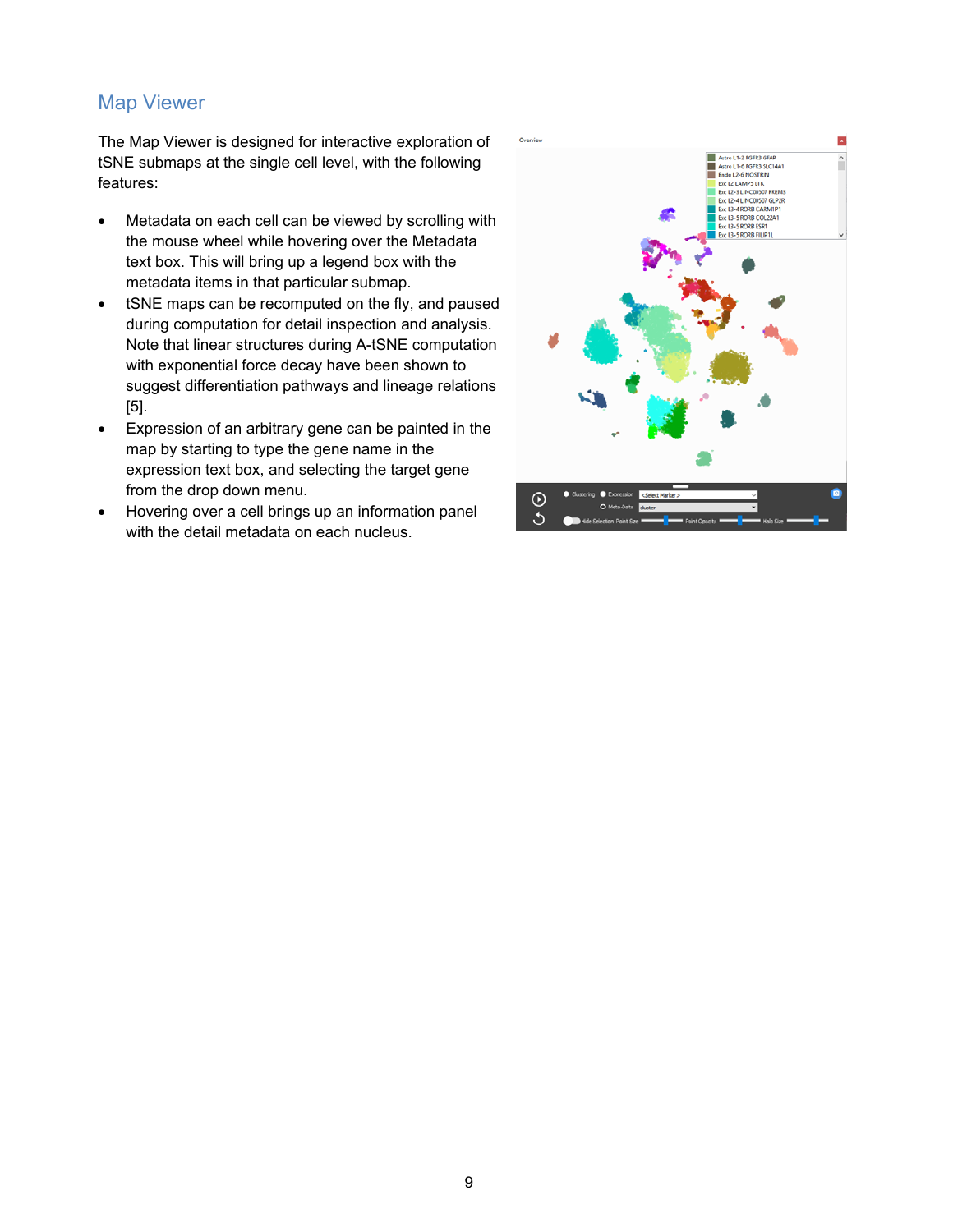# Differential Expression Viewer

The Differential Expression Viewer is designed to mine the full feature set for differential expression between two selections of cells.

There are three methods to select cells / nuclei:

- Manual drawing of cell selections in the Map Viewer (Left-click and drag).
- Clicking on a colored ring segment in the hierarchy viewer selects the cells in that cluster / preset.
- Using the metadata legend in the map viewer: clicking on a metadata item in the legend selects the corresponding cells.

Selections can be emptied by left-clicking in an empty space in the map viewer. By default selections are stored in selection 1. Pressing the left-alt key while performing these actions will fill selection 2.

Once both selections are set, clicking the Calculate Differential Expression button will compute differential expression statistics over the full feature set and will fill the table. The default behavior for the differential expression viewer is as follows:

- Differential expression and Beta are only computed if a gene is expressed in at least 5 cells in each selection, and otherwise set to 0.
- P-values for differential expression are computed if a gene is expressed in at least 10 cells in each selection using the Wilcoxon rank-sum test, or otherwise set to 1.
- P-values are corrected for multiple testing through Bonferroni correction.
- Compute times may increase with larger selections.

Once the differential expression computation has finished, the analysis results can be explored as follows:

- *Gene expression coloring in the map view* can be performed by clicking on a gene name in the left column. This will display the expression of the selected gene in the Map View
- *Gene sorting* can be performed by left-clicking on the sorting variable names at the top of each column. Left clicking again will sort the variable in reverse order. The columns can be reordered by clicking on the column name, and dragging it to a new position in the table.
- *Gene filtering* can be performed to reduce the number of listed genes by typing gene symbol characters in the "Filter by gene symbol" field.
- *Cell selections* can be inspected, loaded from file or saved through a separate tab "Selected Cells".
- *Result export* can be achieved through the clipboard by right-clicking on the result table, or by pressing the "save" button.

| ב ווטו.                               |                                   |    |  |  |
|---------------------------------------|-----------------------------------|----|--|--|
|                                       |                                   | ÐХ |  |  |
| <b>Selection Statistics</b>           | Selected Cells                    |    |  |  |
| Selection 1 vs Selection 2 Statistics |                                   |    |  |  |
| Gene                                  | Diff<br>Mean                      |    |  |  |
|                                       |                                   |    |  |  |
|                                       |                                   |    |  |  |
|                                       |                                   |    |  |  |
|                                       |                                   |    |  |  |
| ∢                                     |                                   | ⋗  |  |  |
| Filter by gene symbol                 |                                   |    |  |  |
|                                       | Calculate Differential Expression |    |  |  |
|                                       | Save                              |    |  |  |
|                                       |                                   |    |  |  |

#### Selection 1 vs Selection 2 Statistics ۸ Diff Mean Gene **FAM19A1** 7.5413 ARPP21 7.46307 **TRHDE** 7.38982 LOC105370610 7.32177 **PTPRK** 7.12958 7 ooor  $\epsilon$  $\overline{ }$ Filter by gene symbol Selections Up-to-Date Save

**Selection Statistics** 

a x

Selected Cells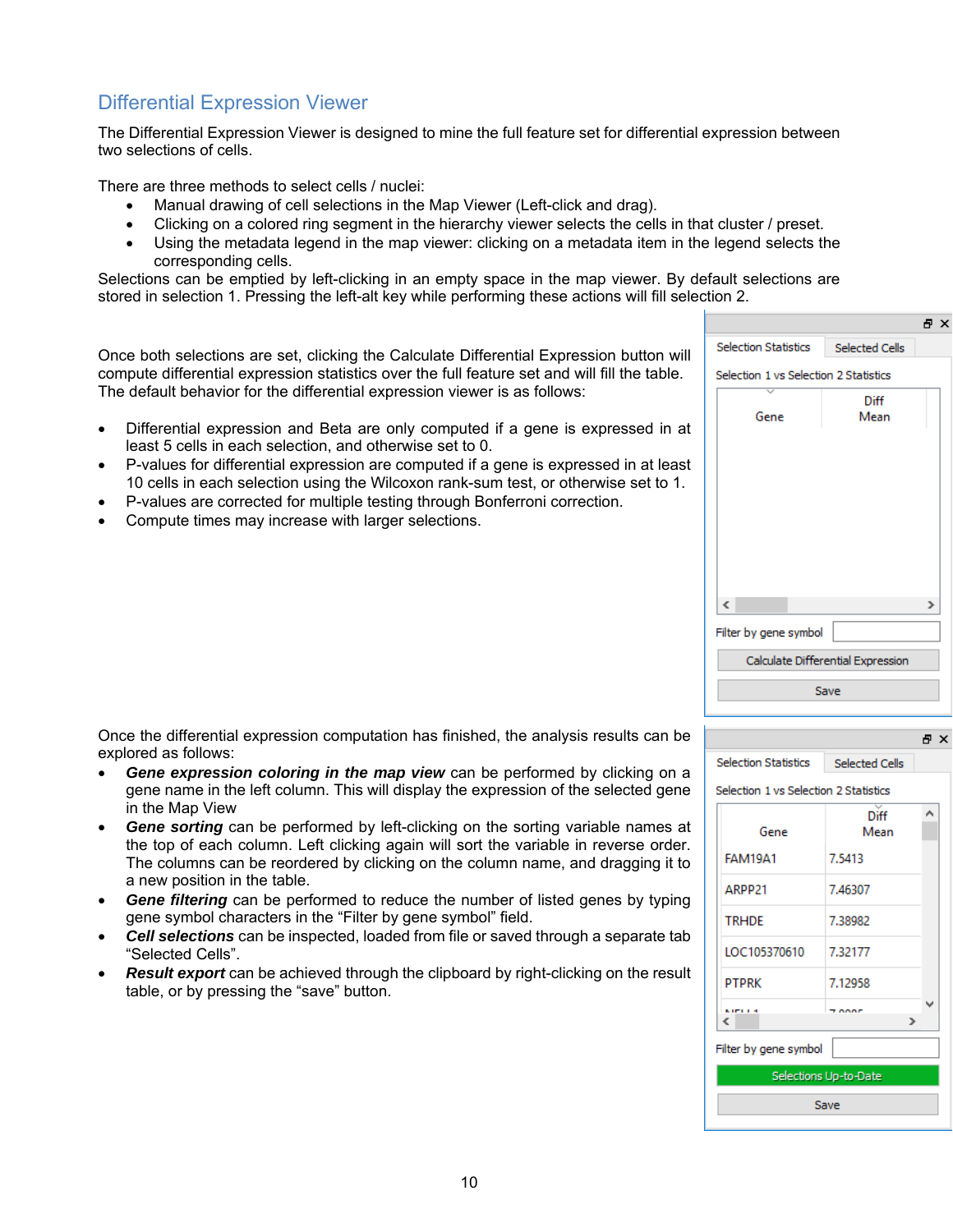If either of the selections is changed, the results in the table will no longer be up-to-date with the selections: this is indicated in the differential expression viewer by a darker background color for the statistics table and the button "Out-of-Date – Recalculate" will become visible. Note that the previously calculated differential expression results can still be interactively explored.

For an instructional videos highlighting the user interface functionality, see https://vimeo.com/channels/cytosploreviewer

|                                       |                | A X |  |  |
|---------------------------------------|----------------|-----|--|--|
| <b>Selection Statistics</b>           | Selected Cells |     |  |  |
| Selection 1 vs Selection 2 Statistics |                |     |  |  |
| Gene                                  | Diff<br>Mean   | ۸   |  |  |
| <b>FAM19A1</b>                        | 7.5413         |     |  |  |
| ARPP21                                | 7.46307        |     |  |  |
| <b>TRHDF</b>                          | 7.38982        |     |  |  |
| LOC105370610                          | 7.32177        |     |  |  |
| <b>PTPRK</b>                          | 7.12958        |     |  |  |
| €                                     | У              |     |  |  |
| Filter by gene symbol                 |                |     |  |  |
| Out-of-Date - Recalculate             |                |     |  |  |
| Save                                  |                |     |  |  |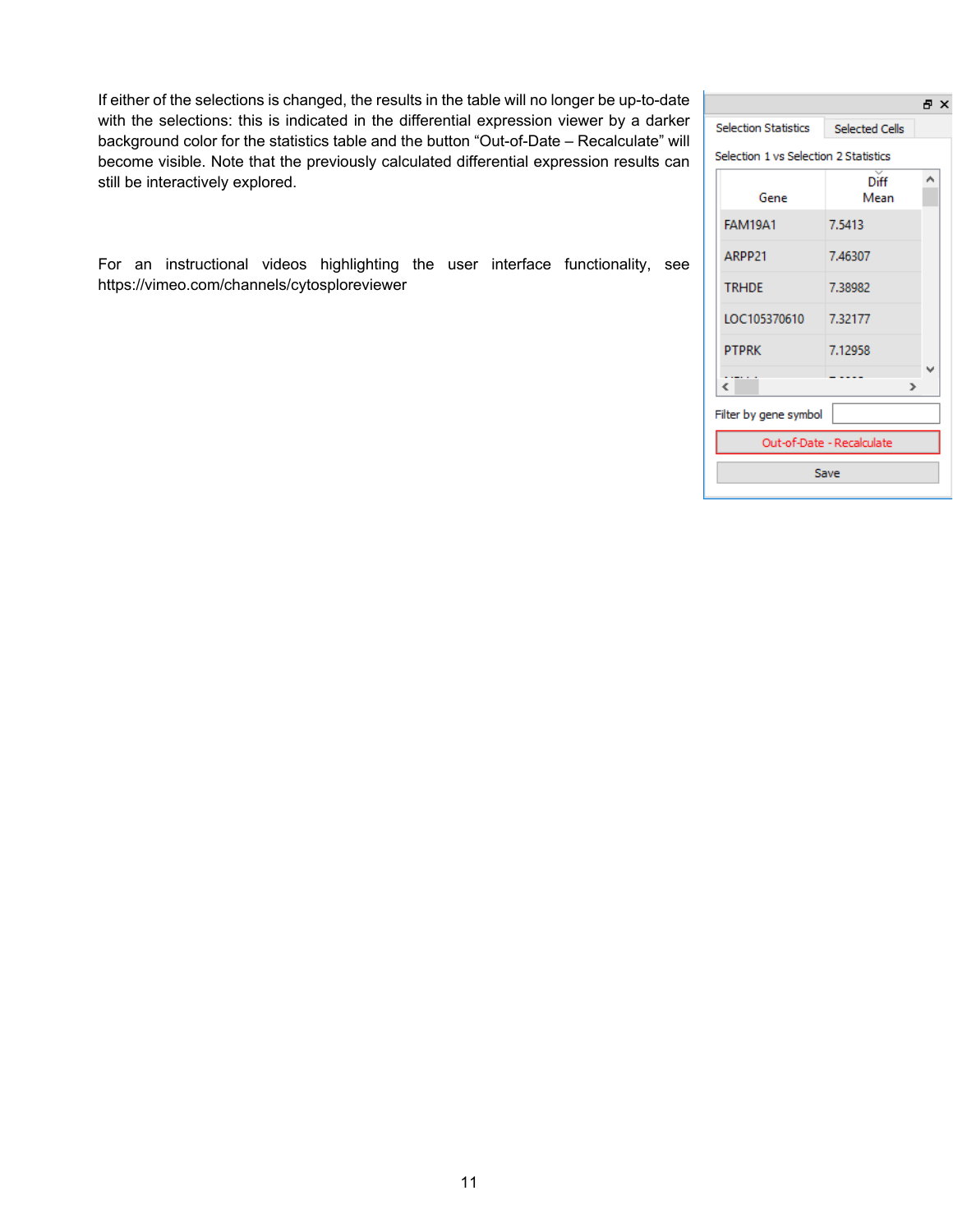## Context-sensitive user interactions in the Hierarchy and Map viewers

#### **Hierarchy viewer Map selection**

- *Leftclick on a submap*: **selects** the map in the map view
- *Shift+ leftclick on a submap*: **zooms in** on the submap. See page 3 for details on further navigation and more detail in the zoomed view

#### **Cluster navigation**

C Cytosplore MTG Vie<br>File Help

stics Selecti

- *Hover over a color in the rings*: **displays** the cluster ID
- *Leftclick on a color in the rings:* **selects** the cluster in the
- current map view in selection 1 *Alt+ leftclick on a color in the rings:* **selects** the cluster in the current map view in selection 2

#### **Gene selection of cluster-expressed genes**

- *Hover over* one of the gray panels in the outer ring segments:
- shows the gene name of the gene<br>
Leftclick on one of the gray panels in the outer ring segments:
	- switches the map view to the map inside the ring segment
	- paints the corresponding gene expression in the map view

#### **Map viewer Viewing**

- *Hover over a cell:* displays a widget with metadata on each nucleus under the arrow
- *Left-click on color bar:* enables selection of different expression color maps

#### **Fill selection 1 (highlighted with blue halo)**

- *Leftclick+drag*: **selects** nuclei within the dragged square
- *Shift+leftclick and drag*: **adds new** nuclei to selection 1 *Ctrl+A:* **selects all** nuclei In the current map view
- 
- *Leftclick+drag* in an empty space: **deselects all** points
- *Ctrl+D:* **deselects all** points

#### **Fill selection 2 (highlighted with orange halo)**

- *Alt+leftclick and drag:* **selects** nuclei within the dragged square
- *Alt+leftclick and drag in an empty space:* **deselects all** points
- 
- Alt+Shift+leftclick and drag: **adds new** nuclei to selection 2<br>● Altl+Ctrl+A: **selects all** nuclei in the current map view
- *Alt+Ctrl+D:* **deselects all** points

Selection 1 vs Selection 2 Stat Gene **BOOK 24 Salah Kabupatén** ń  $\epsilon$  . the by gene symbol  $\odot$ Calculate Differental D  $\circ$ **Dark gray area Dark gray area**  • GUI element dock that can be hidden with the small GUI element dock that can be hidden with the small horizontal stripe at the top center horizontal stripe at the top center. **Uniform size switch (only active in zoomed-out view) Color Viewing switches**  *Switched on:* all cluster segments have the same arc length Enable switching between viewing cluster colors, expression within a subsegment. levels, and metadata. To select a gene in the expression *Switched off:* cluster segments are scaled according to the relative proportion of nuclei in the cluster. mode: start typing the gene name, and select by mouse click<br>the gene of interest that appears in autocomplete.<br>Middle mouse wheel scrolling can be used to rapidly scroll **Gene panel intensity slider**  through the drop-down items (genes or metadata) Manual adjustment of the intensity scale for the gene panels. **Sliders**  Set different size and transparency properties

#### **Hide selections**

Hides the halos of selected points

- **Play, Pause and Recompute buttons:**
- Start, pause or recompute the A- tSNE computation. When pausing the map evolution, all exploration facilities are active.

**Save a snapshot image of the current view**<br>• Press the camera icon in the right upper corner

- 
- **Tab panels on the right border of the map view**  Enables switching between maps without the hierarchy view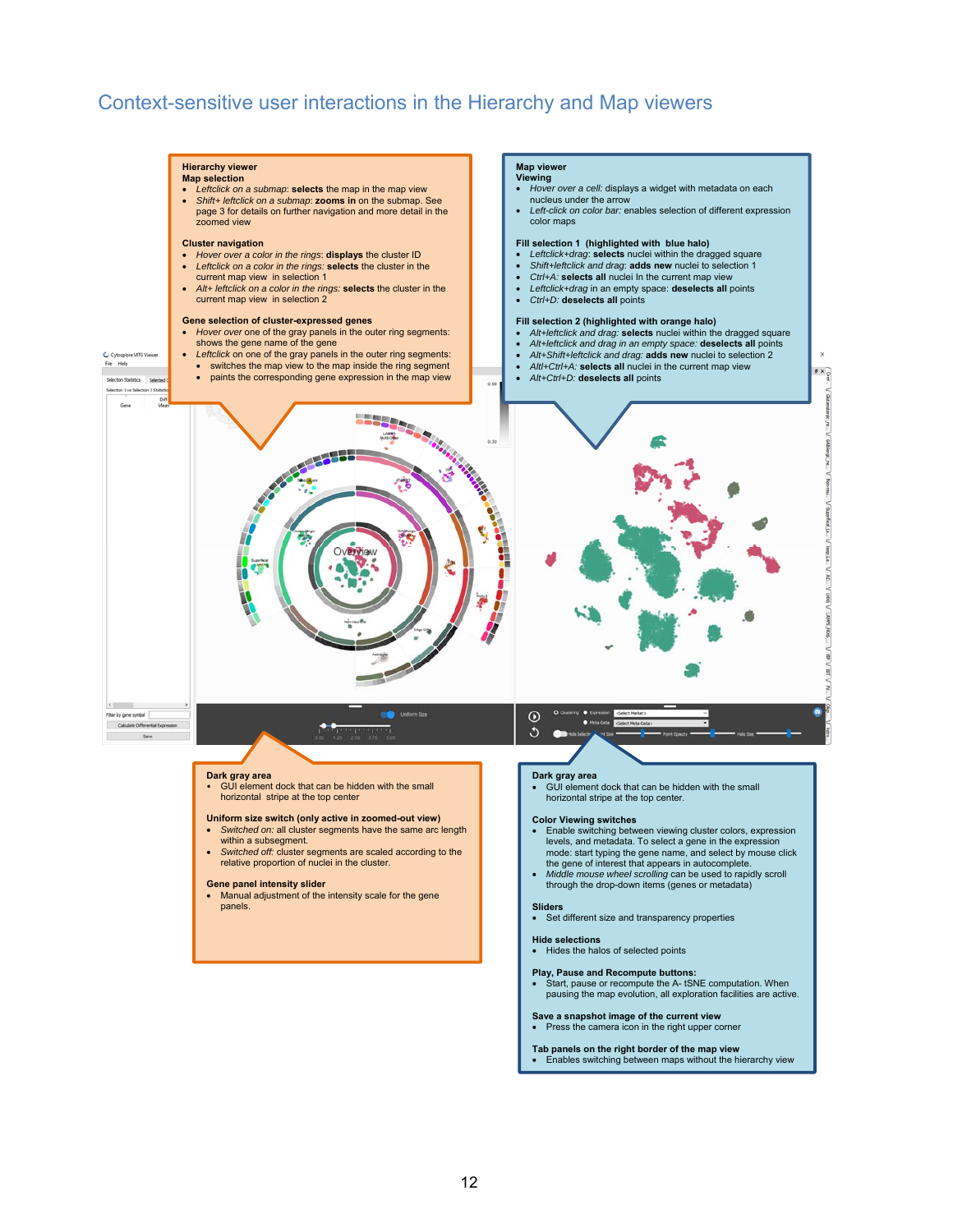# General functions to organize views

The default organization of the different views can be customized by clicking and dragging on the top bar of each view. The organization of the windows can be cusomized as follows:

- **Move a view within the application window:** drag and drop within the application window will reorganize the other views. Dropping the view in the middle of another view will add it as a tab to the target view.
- **Resize a view:** each of the views can be resized by moving the mouse over the boundary of the view: arrows appear, and the border can be dragged to resize the view.
- **Dock a view outside of the application:** drag and drop to a location outside of the application window will float the view as a separate window, while maintaining the interactive links to all other views. This can be convenient for instance on a PC with two screens: views can be docked to a second screen.
- **Close a view:** a view can be closed by clicking the X in the right upper corner of each view.
- **Retrieve a closed view:** each view can be retrieved by right-clicking on the top bar of a view: this will bing up a list of views that can be toggled on or off. See below for an example.



# Personal Settings

Personal default settings for t-SNE (such as the number of iterations) and visualization options (e.g. for the scatter plots) of Cytosplore Viewer can be customized through the Cytosplore.ini file located in the program folder. Documention regarding the settings can be found in the ini file.